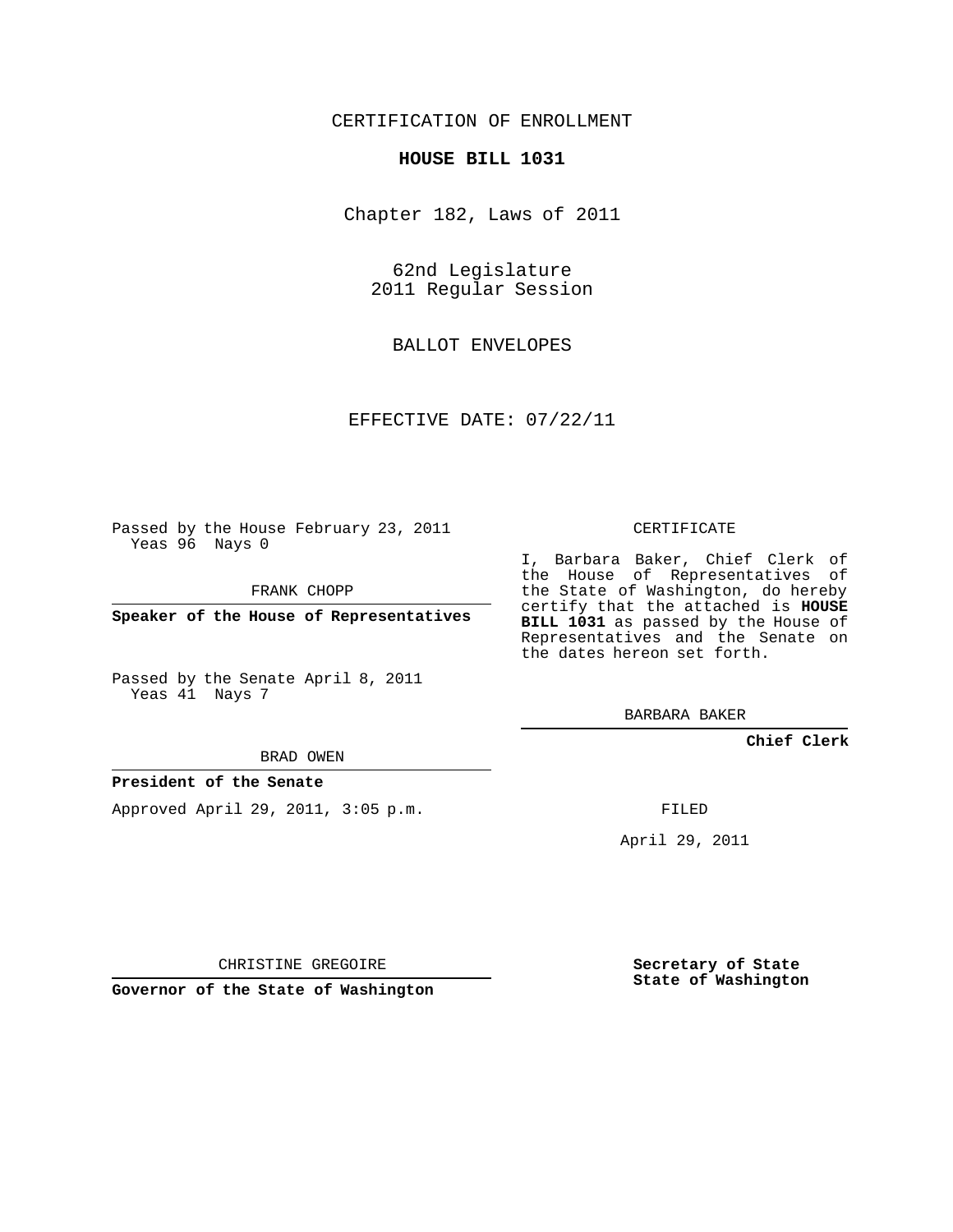# **HOUSE BILL 1031** \_\_\_\_\_\_\_\_\_\_\_\_\_\_\_\_\_\_\_\_\_\_\_\_\_\_\_\_\_\_\_\_\_\_\_\_\_\_\_\_\_\_\_\_\_

\_\_\_\_\_\_\_\_\_\_\_\_\_\_\_\_\_\_\_\_\_\_\_\_\_\_\_\_\_\_\_\_\_\_\_\_\_\_\_\_\_\_\_\_\_

Passed Legislature - 2011 Regular Session

# **State of Washington 62nd Legislature 2011 Regular Session**

**By** Representatives Armstrong, Orwall, Johnson, Crouse, Appleton, Condotta, Eddy, Clibborn, Haler, Ormsby, Nealey, Klippert, Miloscia, Fagan, Alexander, Taylor, Bailey, Angel, Finn, Warnick, Rodne, Orcutt, Walsh, Pearson, Green, McCoy, McCune, Schmick, Smith, Goodman, Asay, Ross, Blake, Short, Kagi, Hope, Takko, Kristiansen, Reykdal, Frockt, Ladenburg, Rolfes, Shea, Hunt, Hurst, and Moeller

Prefiled 12/14/10. Read first time 01/10/11. Referred to Committee on State Government & Tribal Affairs.

1 AN ACT Relating to ballot envelopes; and amending RCW 29A.40.091.

2 BE IT ENACTED BY THE LEGISLATURE OF THE STATE OF WASHINGTON:

 3 **Sec. 1.** RCW 29A.40.091 and 2010 c 125 s 1 are each amended to read 4 as follows:

 The county auditor shall send each voter a ballot, a security 6 envelope in which to  $((\text{sea}+)')$  conceal the ballot after voting, a larger envelope in which to return the security envelope, and instructions on how to mark the ballot and how to return it to the county auditor. The instructions that accompany a ballot for a partisan primary must include instructions for voting the applicable ballot style, as provided in chapter 29A.36 RCW. The voter's name and address must be printed on the larger return envelope, which must also contain a declaration by the voter reciting his or her qualifications and stating that he or she has not voted in any other jurisdiction at this election, together with a summary of the penalties for any violation of any of the provisions of this chapter. The declaration must clearly inform the voter that it is illegal to vote if he or she is not a United States citizen; it is illegal to vote if he or she has been convicted of a felony and has not had his or her voting rights